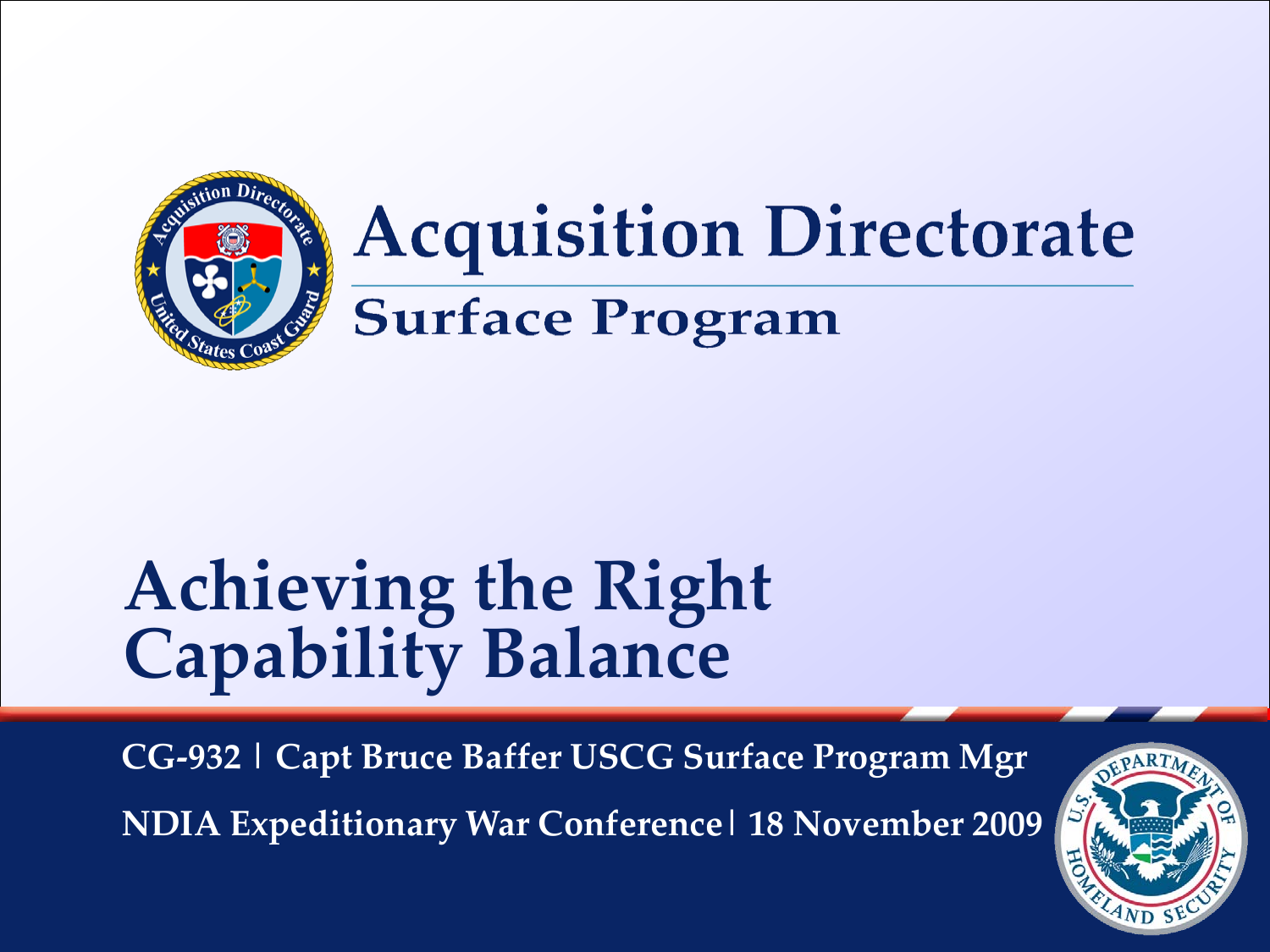### **US Coast Guard Authority**

### **One of the five U.S. military services**

- Only branch not located in the Department of Defense
- Not constrained by the *Posse Comitatus Act*
- Title 10 USC addresses the Coast Guard operating as a service in the Navy
- Title 14 USC 1: The Coast Guard is "a military service and a branch of the armed forces of the United States at all times"
- Title 14 USC 2: "…maintain a state of readiness to function as a specialized service in the Navy in time of war..."
- Title 14 USC 89: The Coast Guard "may make... inspections, searches, seizures, and arrests upon the high seas…for the prevention, detection, and suppression of violations of laws of the United States"
- Title 14 USC 141: ... authorized "to assist any federal agency ... performing any activity for which . . . [the CG] is especially qualified"

### Military…Multi-mission…Maritime

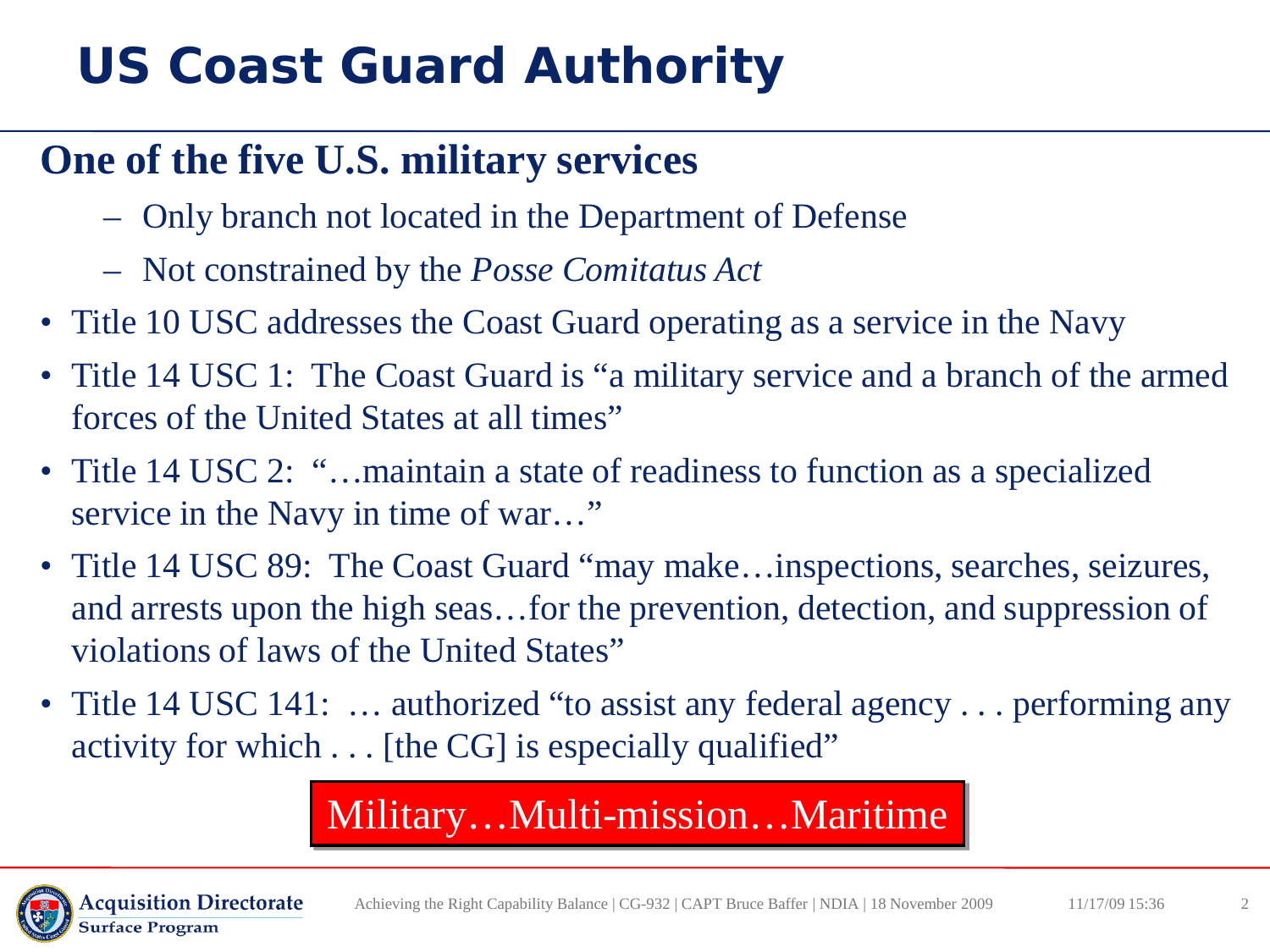### **Protecting the Global Commons with a Cooperative Strategy**

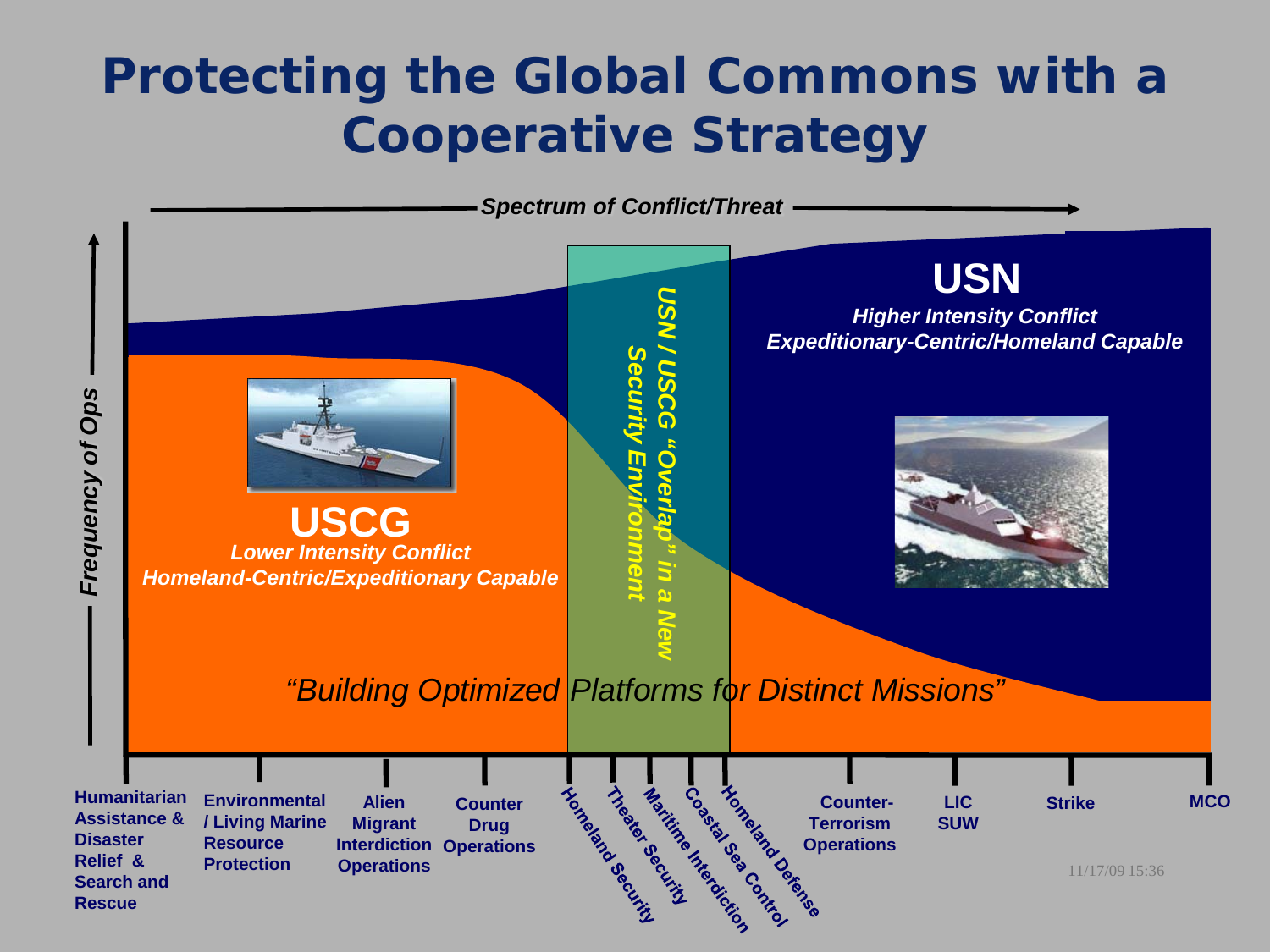### **USCG Expeditionary Support to Combatant Commanders**

- **Littoral Operations**
- **MIO/Law Enforcement**
- **Aids to Navigation**
- **Port and Force Security**
- **International Engagement**



**"Coast Guard patrol boats are highly maneuverable, fast, multi-mission vessels able to operate in shallow water and are therefore especially wellsuited for operations in the Northern Arabian Gulf."** *VADM David C. Nichols Jr., USN Commander, Commander, U.S. Fifth Fleet 2004* 

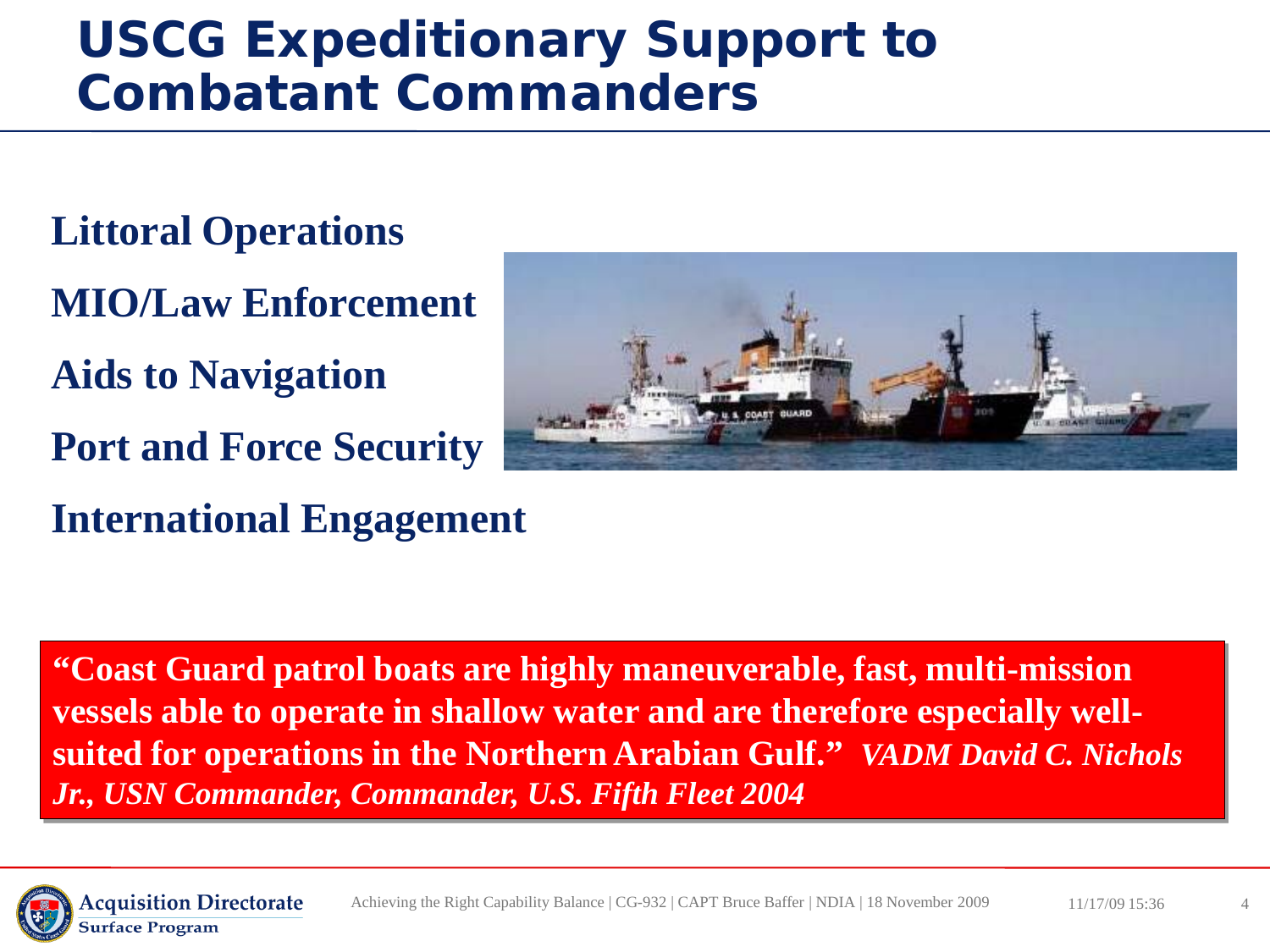## **Achieving the Right Capability Balance**

#### **SURFACE ACQUISITION PROJECTS**



NSC (8) OPC (25) FRC (58) RB-M (180) CPB (75) MEP

#### **AVIATION ACQUISITION PROJECTS**



HC-130J (6) HC-130H (17) MH-65C (102) HC-144A (36) MH-60T (42)

#### **C4ISR ACQUISITION PROJECTS**



COP IOC/C21 NAIS Rescue 21

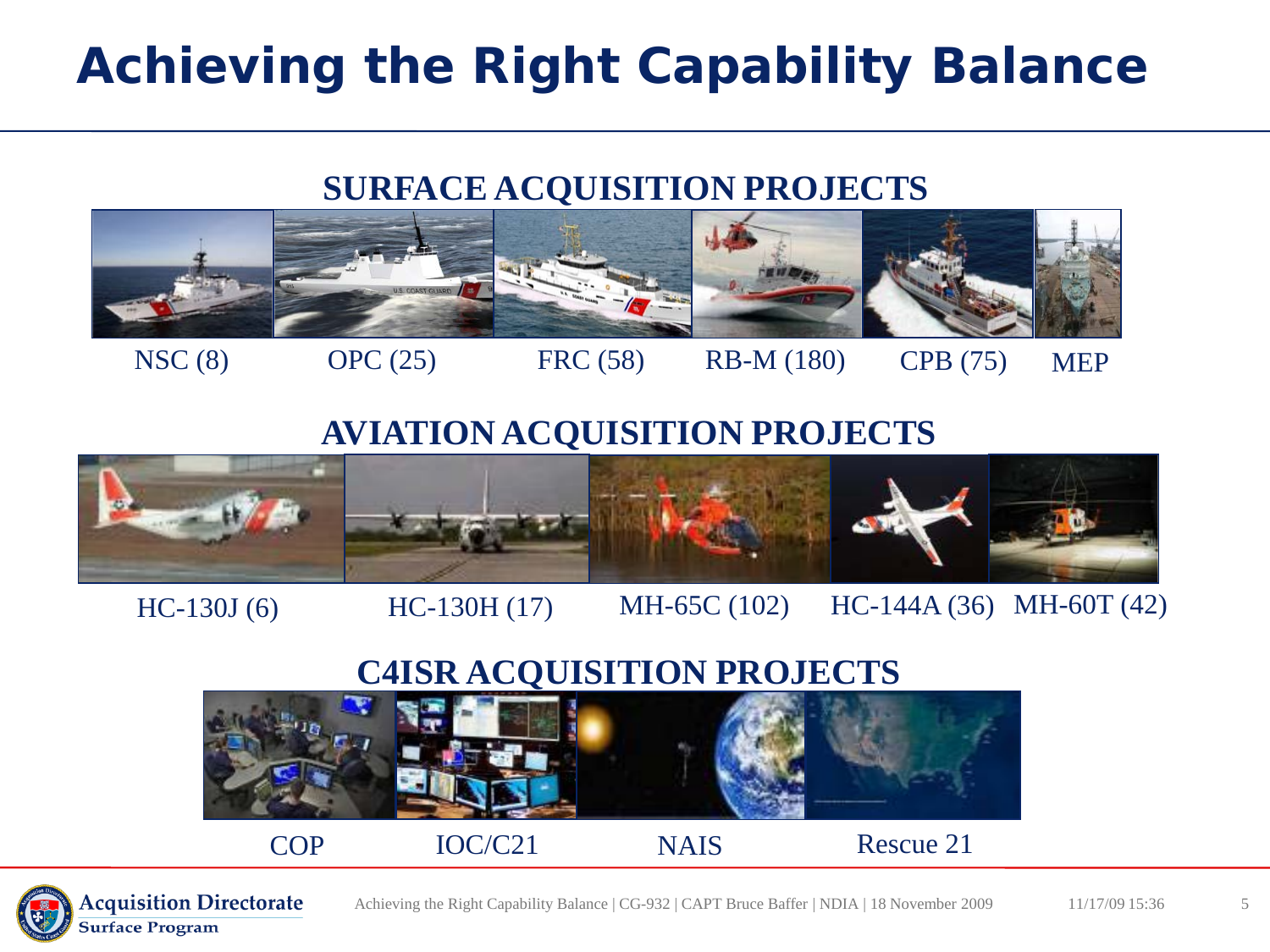# **National Security Cutter (WMSL)**





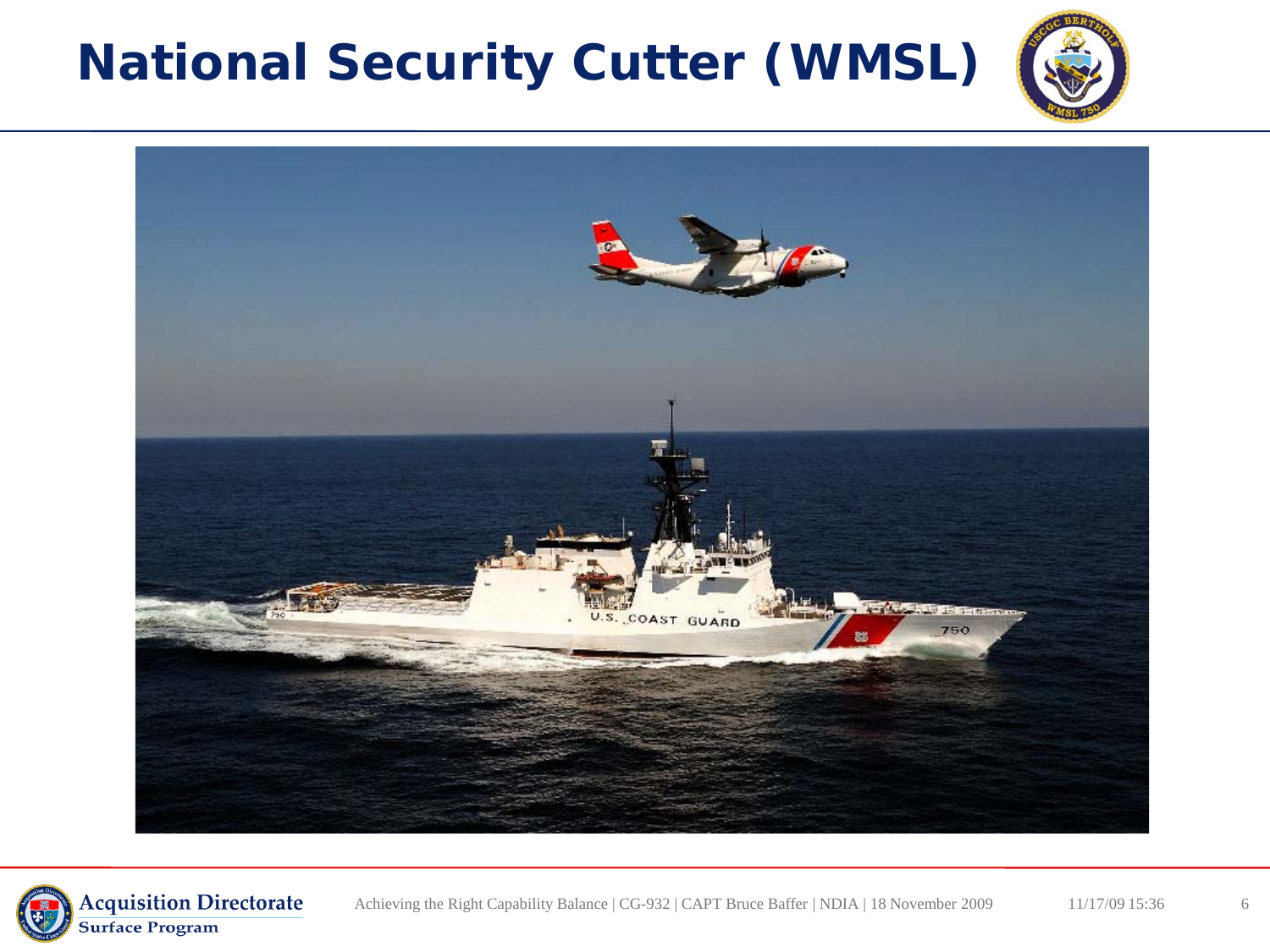### **Offshore Patrol Cutter (WMSM)**



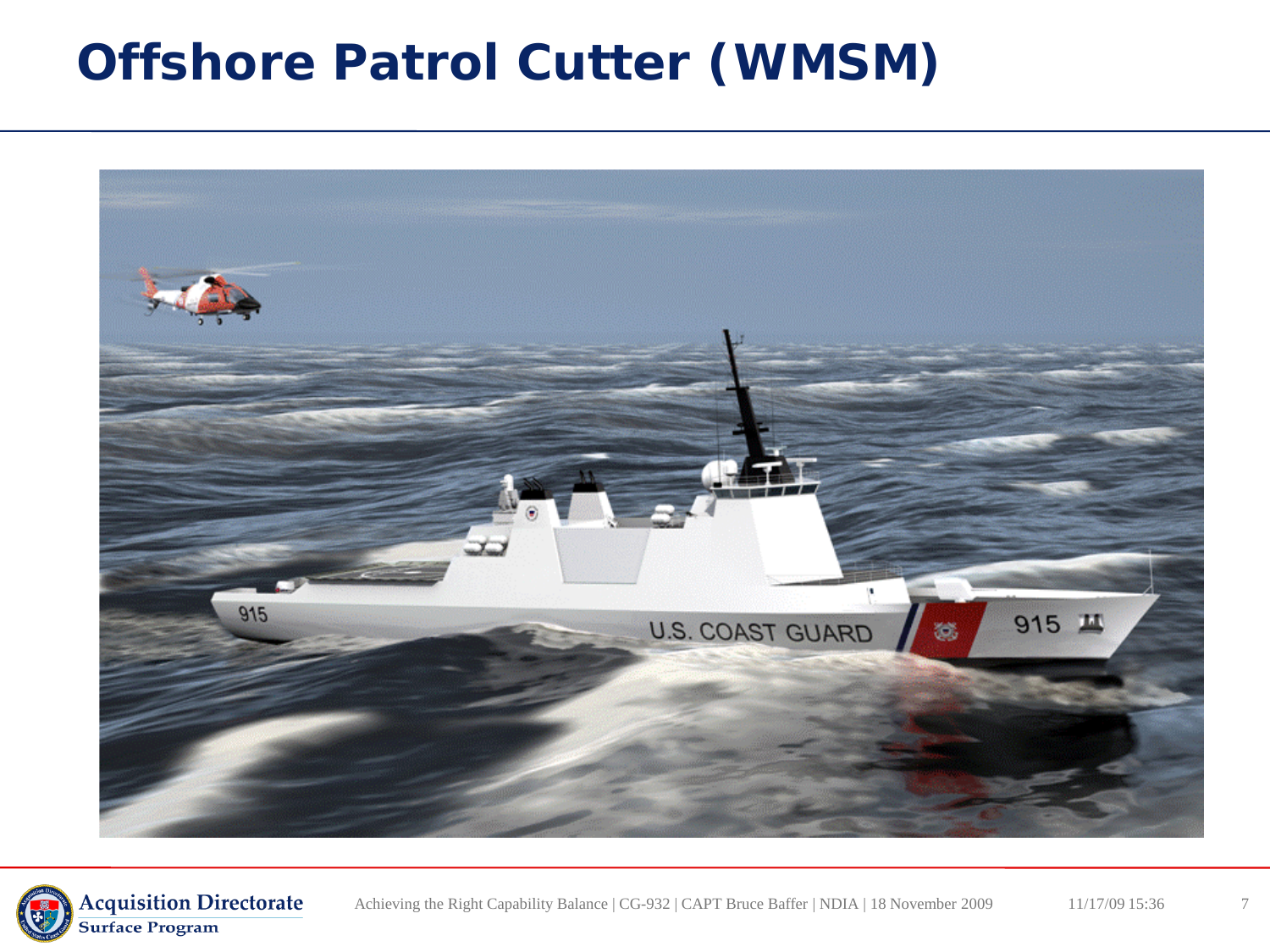### **Fast Response Cutter – Sentinel Class**